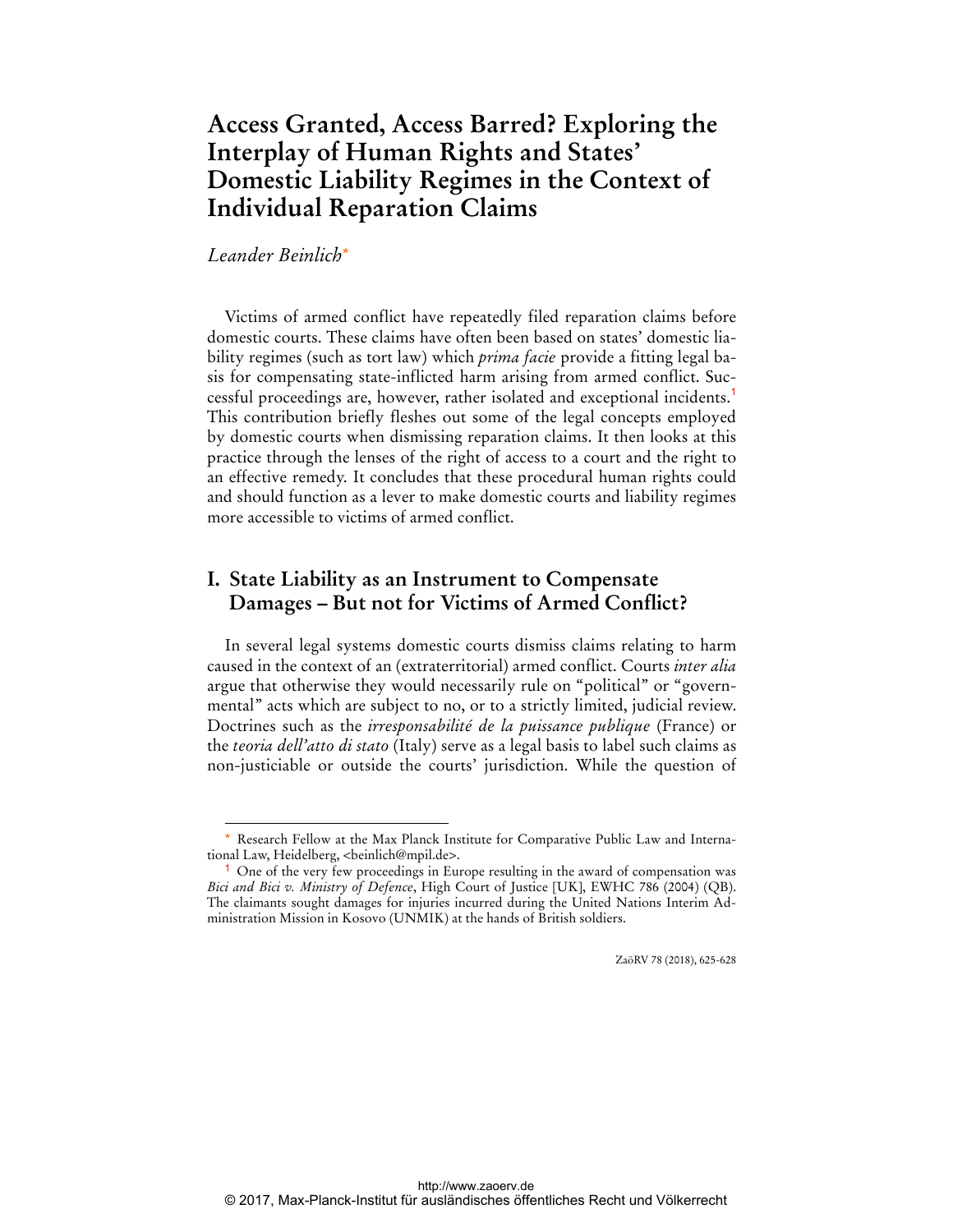what qualifies as "political" is highly contested, foreign affairs and defence are two of the fields these doctrines are most commonly applied to.

The *Markovic* Case<sup>2</sup> provides an instructive example in this regard: Claimants sued the State of Italy under Italian tort law arguing that it had participated in the North Atlantic Treaty Organization (NATO) bombing of a radio station in Belgrade in 1999. The Italian *Corte di Cassazione* ruled that Italian courts lacked jurisdiction due to the *teoria dell'atto di stato* as the claim involved a "governmental act". In contrast, the German legal system does not recognise such doctrines. Nevertheless, in the 2016 *Kunduz*  Case the *Bundesgerichtshof* dismissed a similar claim by denying the applicability of the German state liability regime to extraterritorial military activities.<sup>3</sup>

National courts therefore currently do not constitute a promising forum. Is this the end of the story for claims of victims of armed conflict? Not necessarily.

## **II. Compatibility with the Right of Access to a Court and the Right to an Effective Remedy**

The *status quo* raises several concerns from an international law and human rights perspective,<sup>4</sup> in particular with regard to procedural human rights norms such as the right of access to a court and the right to an effective remedy<sup>5</sup>. Guaranteed by Art. 6 European Convention on Human Rights (ECHR), the right of access to a court requires a state to enable claimants to pursue arguable civil claims – generally comprising compensation claims under state liability regimes – before a domestic court. Importantly, Art. 6 ECHR itself does not create a substantive right, but stipulates a *procedural* guarantee: the domestic legal systems must not employ procedural bars that disproportionately hinder the assertion of these civil

ZaöRV 78 (2018)

 $\overline{a}$ 

<sup>2</sup> *Consiglio Ministri v. Markovic*, Corte di Cassazione [Italy], RDI 85 (2002), 799 (English translation in: ILR 128 (2006), 652).

<sup>3</sup> *Kunduz*, Bundesgerichtshof [2016, Germany], NJW 69 (2016), 3656 (judgement only available in German).

<sup>4</sup> While this contribution concentrates on the European Convention on Human Rights, these concerns also arise with regard to other regional or international systems of human rights protection.

<sup>5</sup> In this contribution, the term *remedy* is referred to as encompassing the procedural means to invoke a violation of individual rights, possibly resulting in *reparation*, which in turn is understood as material redress including financial *compensation* as one form of reparation.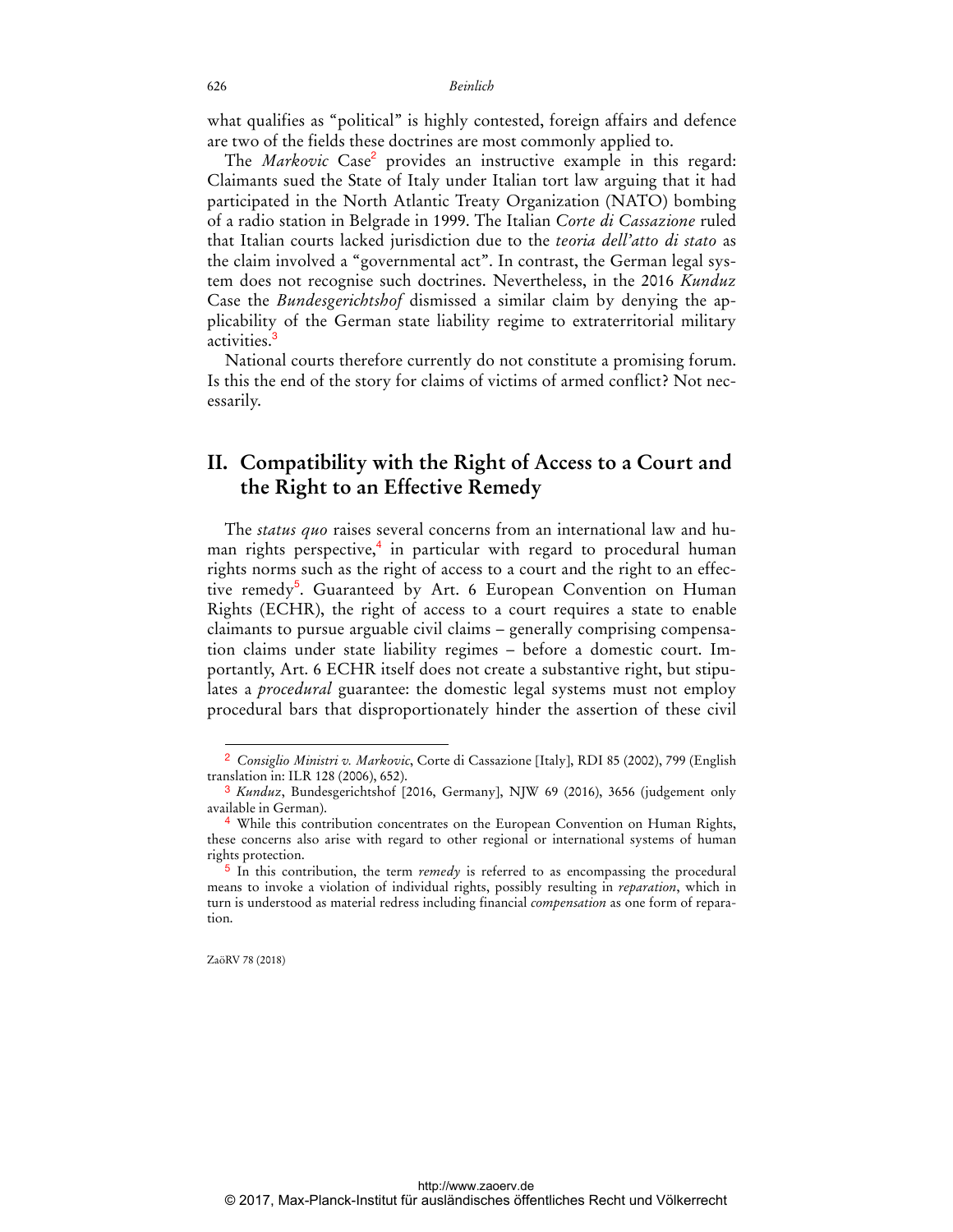claims. Restrictions, such as immunities, can be justified if they are proportionate and do not impair the very essence of the right of access to a court. $^6$ 

Against this background, the way some states deal with reparation claims might prove problematic. In *Markovic* the European Court of Human Rights (ECtHR) concluded that the *a priori* denial of jurisdiction by the Italian courts on the basis of the *teoria dell'atto di stato* does not constitute a procedural barrier but rather concerns the "principles governing the substantive right of action in domestic law".<sup>7</sup> Therefore, the Court found that the dismissal of the applicants' claim by the Italian courts did not even amount to an interference with Art. 6 ECHR. Yet, what measure could be "more restricting" than dismissing a claim right at the outset solely because it relates to a "governmental act"?

Rather, denying jurisdiction should be understood as a restriction which has to be measured against the principle of proportionality – an exercise regularly undertaken by the Court with regard to different kinds of immunities. Viewed in this way, the right of access to a court would require states not to disproportionately "close" their courts and domestic state liability regimes *a priori,* but to carefully justify and explain dismissals. The proportionality test can function as a basis to balance (legitimate) interests of states against the interests of the affected individuals. While less clear with regard to the practice of other states such as Germany, the "Italian way" of denying jurisdiction can hardly be perceived to be the result of a (fair) balancing exercise and raises serious doubts about its compatibility with the right of access to a court under Art. 6 ECHR.

At this point, it is important to bear in mind that other provisions of human rights treaties such as Art. 13 ECHR oblige states to provide effective – not necessarily judicial – remedies in cases of an alleged violation of a Convention right. At least when a violation of a core Convention right is at issue, Art. 13 ECHR may oblige states to create an avenue for procuring substantial redress in the form of compensation. If there is no non-judicial remedy in place, the domestic state liability regime would be the only remedy available. Denying claimants access to this regime would then result in the overall absence of remedies and give rise to a potential violation of Art. 13 ECHR. In conclusion, the procedural human rights guarantees – as shown

 $\overline{a}$ 

ZaöRV 78 (2018)

<sup>6</sup> See ECtHR, *Al-Adsani v. The United Kingdom*, judgement of 21.11.2001 (GC), Appl. No. 35763/97, paras. 52 et seq., where the Court found the dismissal of a claim on the basis of the principle of state immunity to constitute a restriction which, however, was proportionate.

<sup>7</sup> ECtHR, *Markovic and others v. Italy*, judgement of 12.12.2006 (GC), Appl. No. 1398/03, para. 114. However, this finding, as most of the other issues of the case, was a contested issue even within the Court itself as reflected by and in the various concurring and dissenting opinions.